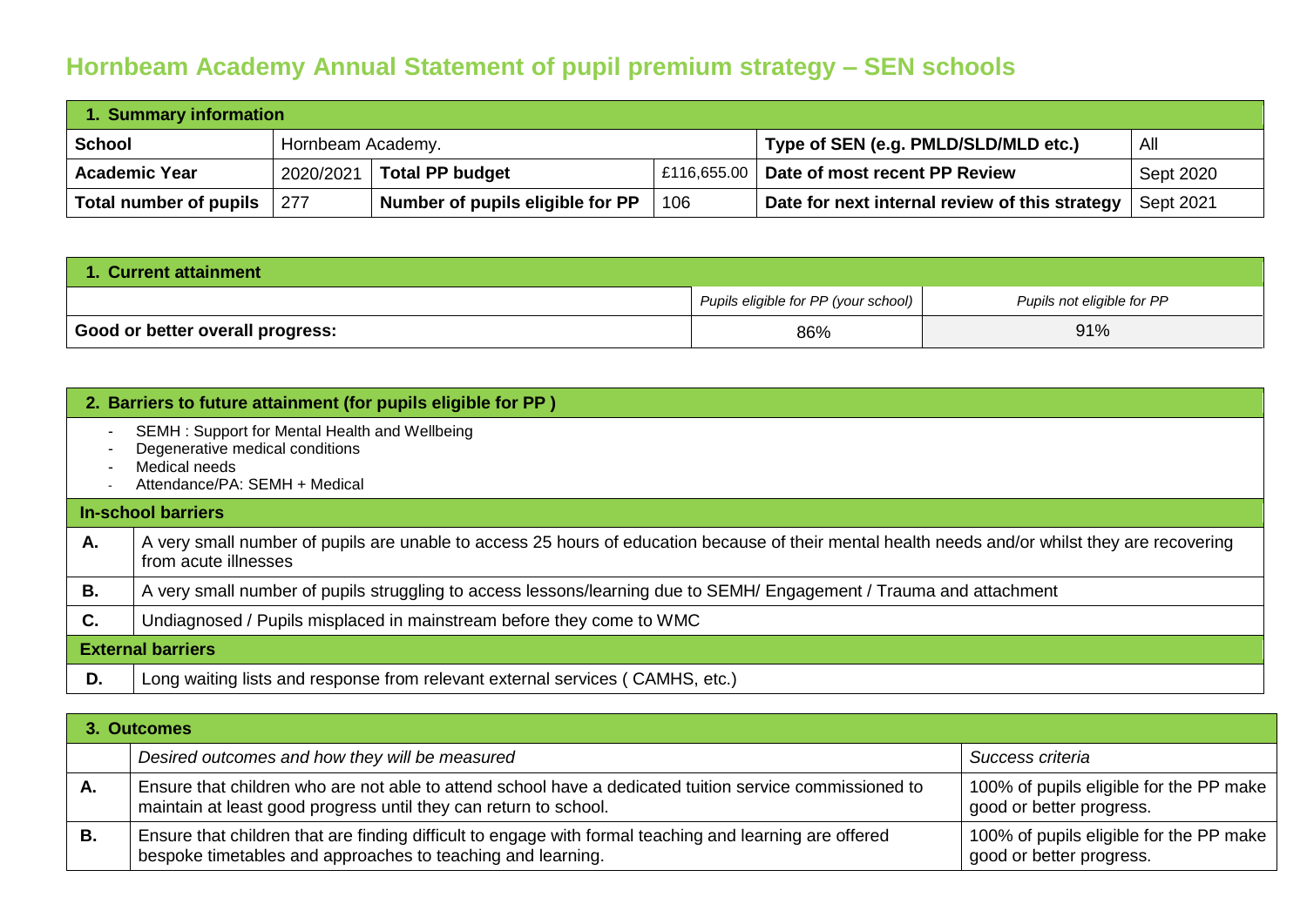| To make sure that all the students receive the emotional support and intervention that will enable them to | 100% of pupils eligible for the PP make |  |
|------------------------------------------------------------------------------------------------------------|-----------------------------------------|--|
| engage with learning.                                                                                      | good or better progress.                |  |

| 4. Planned expenditure                                                                                                                                                                                                                       |                                                                                                                                                                                                                                                                                   |                                                                                                                                         |                                                |                      |                                         |  |
|----------------------------------------------------------------------------------------------------------------------------------------------------------------------------------------------------------------------------------------------|-----------------------------------------------------------------------------------------------------------------------------------------------------------------------------------------------------------------------------------------------------------------------------------|-----------------------------------------------------------------------------------------------------------------------------------------|------------------------------------------------|----------------------|-----------------------------------------|--|
| Academic year                                                                                                                                                                                                                                | 2020-2021                                                                                                                                                                                                                                                                         |                                                                                                                                         |                                                |                      |                                         |  |
| The three headings below enable schools to demonstrate how they are using the Pupil Premium to improve classroom pedagogy, provide targeted support<br>and support whole school strategies.                                                  |                                                                                                                                                                                                                                                                                   |                                                                                                                                         |                                                |                      |                                         |  |
| i. Quality of teaching for all                                                                                                                                                                                                               |                                                                                                                                                                                                                                                                                   |                                                                                                                                         |                                                |                      |                                         |  |
| <b>Desired outcome</b>                                                                                                                                                                                                                       | <b>Chosen</b><br>action/approach                                                                                                                                                                                                                                                  | What is the evidence & rationale for<br>this choice?                                                                                    | How will you ensure it is<br>implemented well? | <b>Staff</b><br>lead | When will you review<br>implementation? |  |
| Ensure that children who are not<br>able to attend school have a<br>dedicated tuition service<br>commissioned to maintain at<br>least good progress until they                                                                               | Purchase<br>complementary tuition<br>from the Hospital and<br>home Teaching<br>Service.                                                                                                                                                                                           | Physical or mental health needs.<br>Degenerative medical conditions.<br>Acute illnesses / regular periods in hospital                   | H&HTS receives Supervision                     | <b>HHTS</b><br>Lead  | December 2020<br>£2,287                 |  |
| can return to school.                                                                                                                                                                                                                        |                                                                                                                                                                                                                                                                                   |                                                                                                                                         |                                                |                      |                                         |  |
| Ensure that children that are<br>finding difficult to engage with<br>formal teaching and learning are<br>offered bespoke timetables and<br>approaches to teaching and<br>learning.<br>This is being reviewed<br>depending on Covid 19 levels | Purchase different<br>range of specialist<br>professionals/<br>therapeutic input:<br>Music Therapist x 1<br>(once a week)<br>Behaviour Mentors x 2<br>(Full time)<br>Nurture Group: weekly<br>budget etc.<br>Piano teacher x 1<br>(Two afternoons a<br>week)<br>25% of Total Cost | Students to learn from different experiences and<br>learning environments, and to be able to internalise<br>and generalise the learning | Phase Leaders weekly<br>monitoring and support | Head-<br>teacher     | December 2020<br>£9,655                 |  |
|                                                                                                                                                                                                                                              |                                                                                                                                                                                                                                                                                   |                                                                                                                                         |                                                |                      |                                         |  |
| <b>Total budgeted cost</b><br>£11,942                                                                                                                                                                                                        |                                                                                                                                                                                                                                                                                   |                                                                                                                                         |                                                |                      |                                         |  |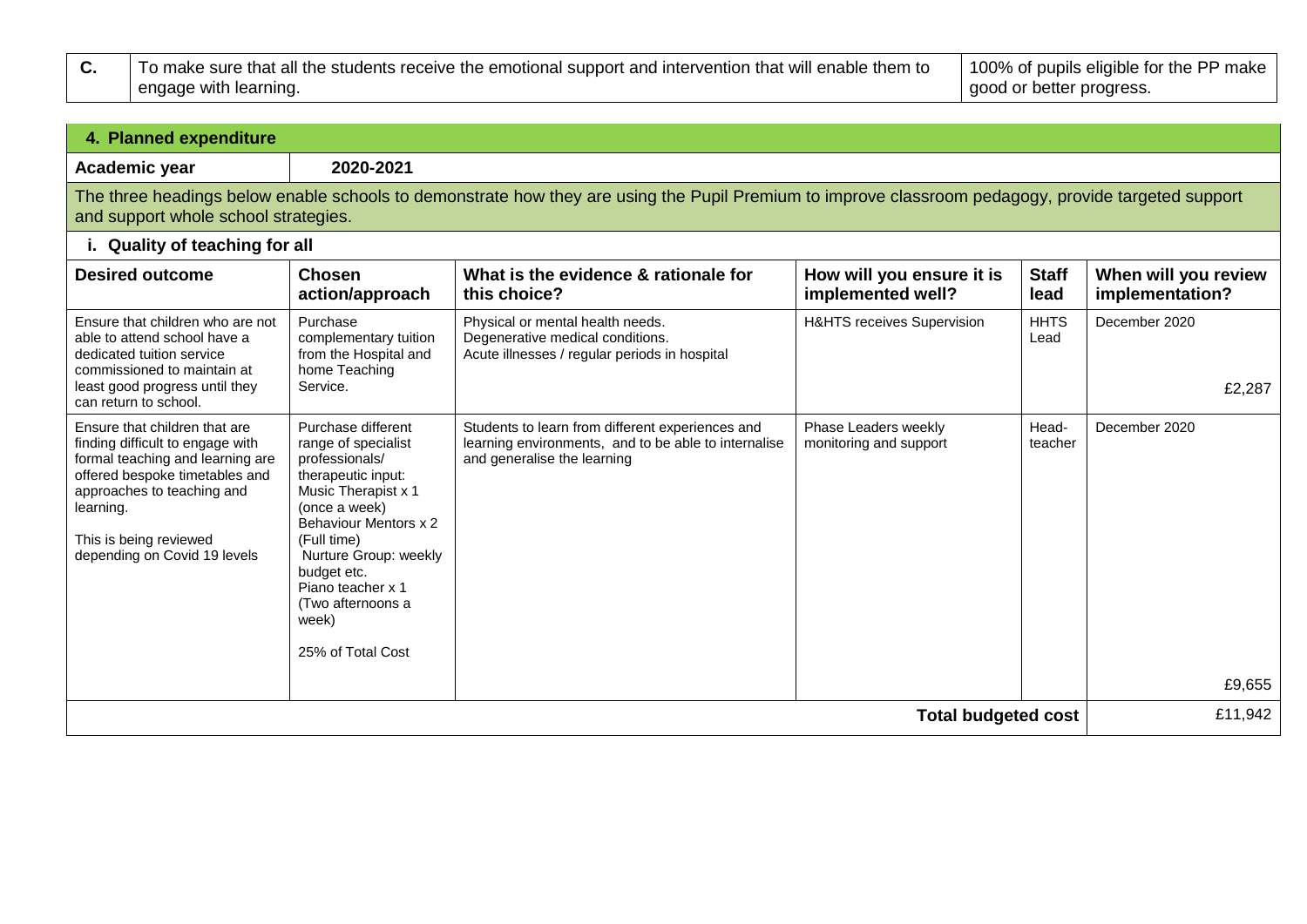| ii. Targeted support                                                                                                                                                                   |                                                                                                                             |                                                                                                                                                                                                                                                                                 |                                                                                                                                                        |                      |                                         |  |
|----------------------------------------------------------------------------------------------------------------------------------------------------------------------------------------|-----------------------------------------------------------------------------------------------------------------------------|---------------------------------------------------------------------------------------------------------------------------------------------------------------------------------------------------------------------------------------------------------------------------------|--------------------------------------------------------------------------------------------------------------------------------------------------------|----------------------|-----------------------------------------|--|
| <b>Desired outcome</b>                                                                                                                                                                 | <b>Chosen</b><br>action/approach                                                                                            | What is the evidence & rationale for<br>this choice?                                                                                                                                                                                                                            | How will you ensure it is<br>implemented well?                                                                                                         | <b>Staff</b><br>lead | When will you review<br>implementation? |  |
| Improved Communication and<br>Interaction of all pupils including<br>those eligible for the PP<br>Carried over due to Covid 19 and<br>NHS resources                                    | Fund 1 FTE Band 5<br>Speech Therapist. This<br>is in addition to<br>allocation from NHS.                                    | Need for Total Communication Approach:<br>Communication and Interaction + SEMH/Behaviour                                                                                                                                                                                        | The Band 5 speech therapist<br>receives supervision from the in-<br>house Band 7 senior speech<br>therapist                                            | Head-<br>teacher     | December 2020<br>£25,830                |  |
| Improve the support to families of<br>vulnerable pupils by part-funding<br>a dedicated Family Support<br>Worker. Improve attendance of a<br>small number of pupils eligible<br>for PP. | To fund 50% from the<br>PP as they will work<br>primarily, but not<br>exclusively, with the<br>most vulnerable<br>families. | Support to vulnerable families financially or<br>emotionally struggling. To ensure vulnerable<br>families feel more included in their EHC plans.<br>To help vulnerable families to access the benefits<br>and help they need including Direct Payments and<br>Respite Services. | The team will be line managed by<br>the Principals.<br>Outcomes are monitored and<br>reported to the CEO and to the<br>Trust Board on a regular basis. | Head-<br>teacher     | <b>July 2021</b>                        |  |
|                                                                                                                                                                                        |                                                                                                                             |                                                                                                                                                                                                                                                                                 |                                                                                                                                                        |                      | £15,438                                 |  |
|                                                                                                                                                                                        | <b>Total budgeted cost</b>                                                                                                  | £41,268                                                                                                                                                                                                                                                                         |                                                                                                                                                        |                      |                                         |  |
| iii.                                                                                                                                                                                   |                                                                                                                             | Other approaches (including links to personal, social and emotional wellbeing)                                                                                                                                                                                                  |                                                                                                                                                        |                      |                                         |  |
| <b>Desired outcome</b>                                                                                                                                                                 | <b>Chosen</b><br>action/approach                                                                                            | What is the evidence & rationale for<br>this choice?                                                                                                                                                                                                                            | How will you ensure it is<br>implemented well?                                                                                                         | <b>Staff</b><br>lead | When will you review<br>implementation? |  |
| To make sure that all the<br>students receive the emotional<br>support and intervention that will<br>enable them to engage with<br>learning.                                           | Weekly counselling and<br>psychotherapy<br>sessions.                                                                        | SEMH/ Engagement / Trauma and attachment                                                                                                                                                                                                                                        | Pastoral Lead Supervision                                                                                                                              | Head-<br>teacher     | December 2020<br>£7,600                 |  |
|                                                                                                                                                                                        |                                                                                                                             |                                                                                                                                                                                                                                                                                 |                                                                                                                                                        |                      |                                         |  |
|                                                                                                                                                                                        |                                                                                                                             |                                                                                                                                                                                                                                                                                 | <b>Total budgeted cost</b>                                                                                                                             |                      | £7,600                                  |  |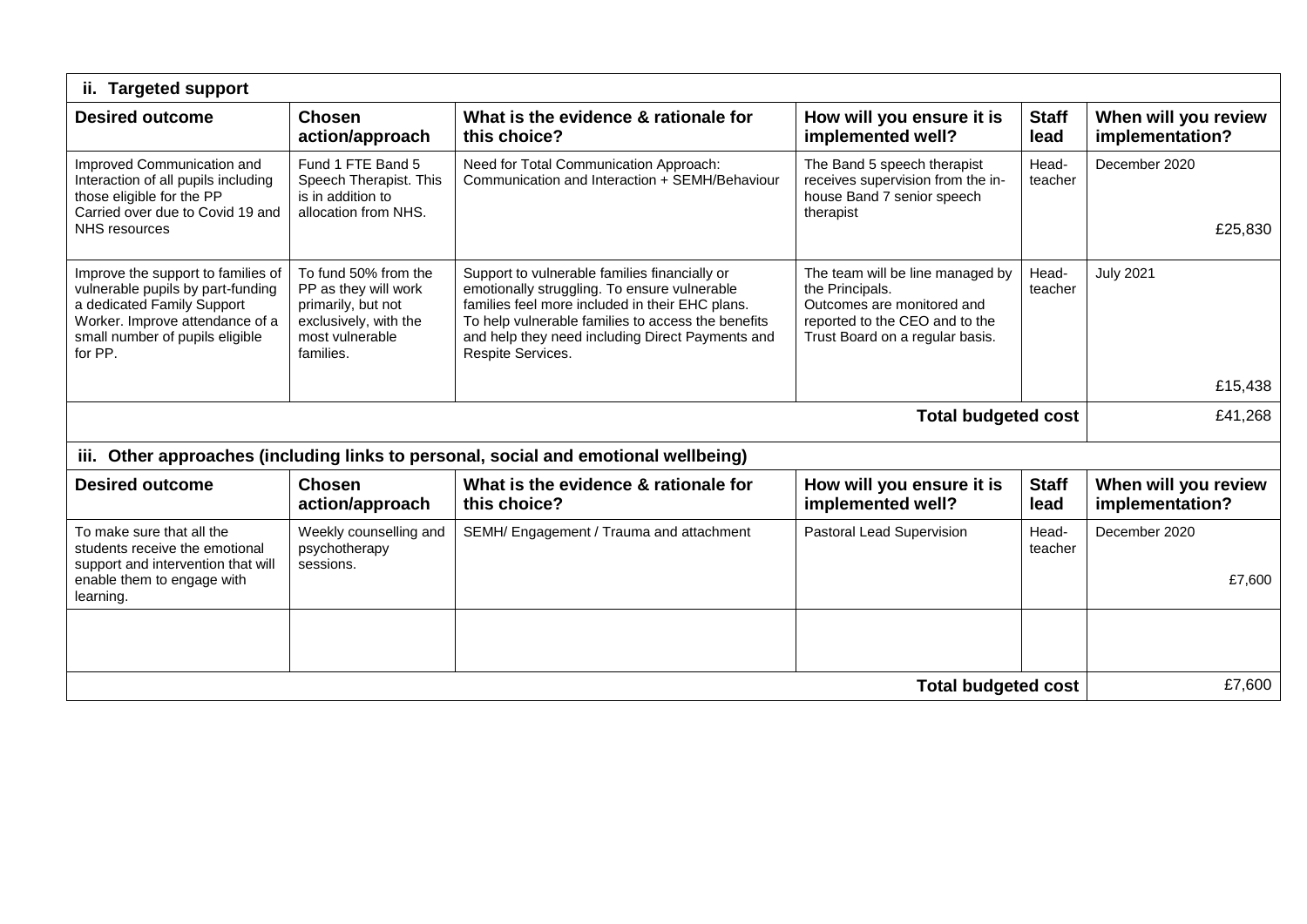| 5. Review of expenditure                                                                                                                                                                                                    |                                                                                                                                                                                                                                                                   |                                                                                                                                                                                                                                                                                                                                        |                                                                                              |             |  |  |
|-----------------------------------------------------------------------------------------------------------------------------------------------------------------------------------------------------------------------------|-------------------------------------------------------------------------------------------------------------------------------------------------------------------------------------------------------------------------------------------------------------------|----------------------------------------------------------------------------------------------------------------------------------------------------------------------------------------------------------------------------------------------------------------------------------------------------------------------------------------|----------------------------------------------------------------------------------------------|-------------|--|--|
| <b>Previous Academic Year</b>                                                                                                                                                                                               |                                                                                                                                                                                                                                                                   |                                                                                                                                                                                                                                                                                                                                        |                                                                                              |             |  |  |
| i. Quality of teaching for all                                                                                                                                                                                              |                                                                                                                                                                                                                                                                   |                                                                                                                                                                                                                                                                                                                                        |                                                                                              |             |  |  |
| <b>Desired outcome</b>                                                                                                                                                                                                      | <b>Chosen</b><br>action/approach                                                                                                                                                                                                                                  | <b>Estimated impact:</b> Did you meet the<br>success criteria? Include impact on<br>pupils not eligible for PP, if appropriate.                                                                                                                                                                                                        | <b>Lessons learned</b><br>(and whether you will continue with this approach)                 | Cost        |  |  |
| Improved<br>Communication and<br>Interaction of all pupils<br>including those eligible<br>for the PP.                                                                                                                       | Fund 1 FTE Band 5/6<br>Speech Therapist.<br>This is in addition to<br>allocation from NHS                                                                                                                                                                         | High quality communication support for all pupils<br>and families. Reduction in Behaviour and<br>increase in pupil interaction.                                                                                                                                                                                                        | Need to increase funding however this has to be discussed<br>with NHS.                       | £30,205     |  |  |
| <b>Develop Sensory</b><br>Circuits to support pupils<br>engagement in lesson                                                                                                                                                | OT to write plans and<br>train staff to deliver the<br>programmes to the<br>pupils<br>OT to work with Parents<br>as well                                                                                                                                          | Sensory circuits programmes around the school<br>having positive impact on pupil's ability to focus on<br>learning<br>Staff able to deliver and support pupils with self-<br>regulation                                                                                                                                                | Will need to fund resources for the activities. And<br>also cleaning programme due to Covid. | £10,000     |  |  |
| ii. Targeted support                                                                                                                                                                                                        |                                                                                                                                                                                                                                                                   |                                                                                                                                                                                                                                                                                                                                        |                                                                                              |             |  |  |
| <b>Desired outcome</b>                                                                                                                                                                                                      | <b>Chosen</b><br>action/approach                                                                                                                                                                                                                                  | <b>Estimated impact:</b> Did you meet the<br>success criteria? Include impact on<br>pupils not eligible for PP, if appropriate.                                                                                                                                                                                                        | <b>Lessons learned</b><br>(and whether you will continue with this approach)                 | <b>Cost</b> |  |  |
| Improve the support to<br>families of vulnerable<br>pupils by part-funding a<br>dedicated Family<br>Support Worker. Improve<br>attendance of a small<br>number of pupils eligible<br>for PP who could attend<br>better (PA) | Total cost of the Family<br>support team is £61,752<br>with on costs. We will<br>fund 50% of this team<br>from the PP as they<br>work primarily, but not<br>exclusively, with the<br>most vulnerable families.<br>However, there is need<br>to increase the team. | Good impact - Families receiving support and<br>help from school and external agencies due to<br>school's involvement and liaison. Impact on<br>student's attendance and wellbeing.<br>Families and school working closer together as a<br>strong community.<br>Strong network with external agencies (LA,<br>CAMHS, Early Help, etc.) | Review the need of increasing capacity of the FST which we<br>are trying to recruit.         | £29,000     |  |  |